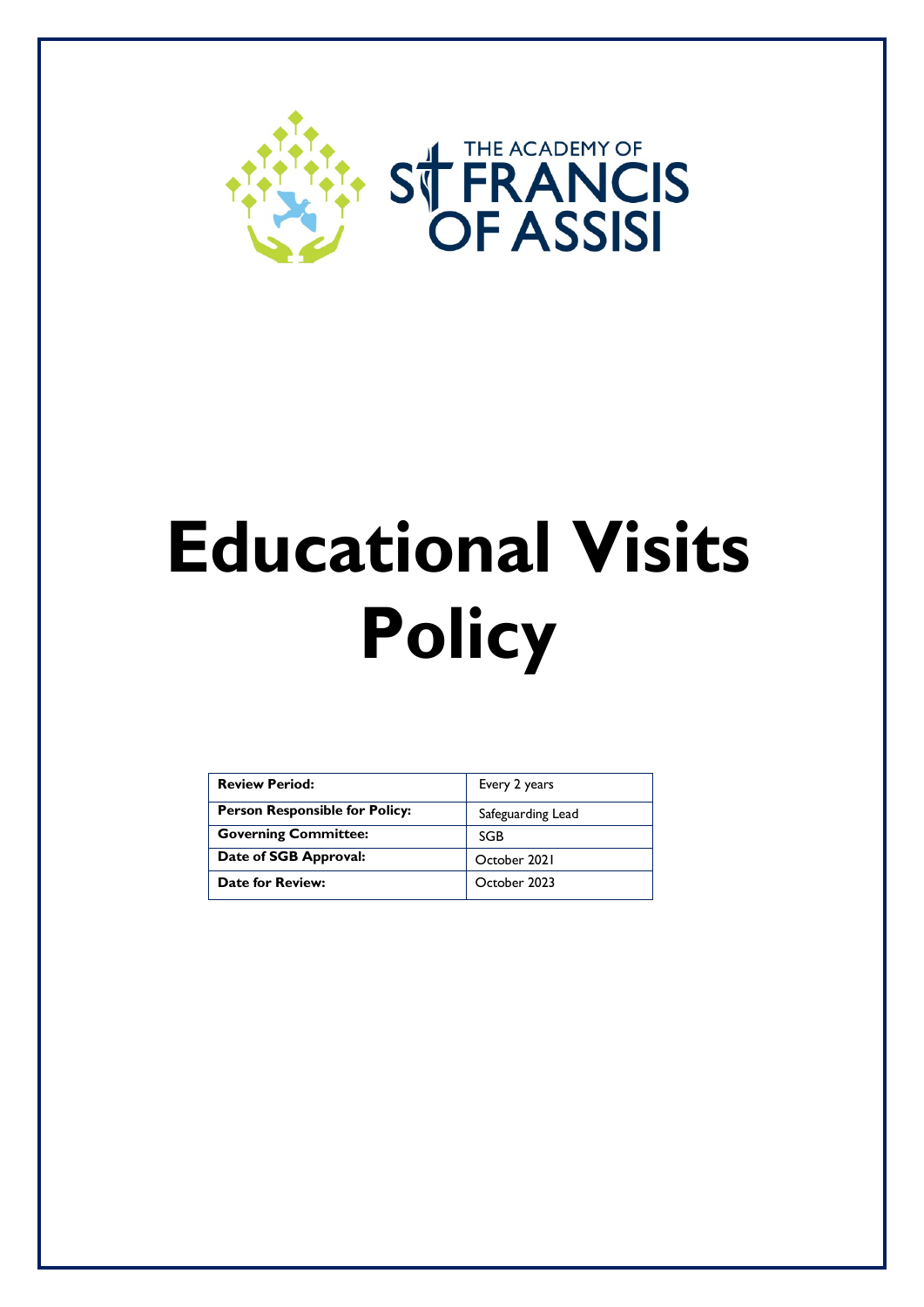# **1.Introduction**

We believe that educational visits are an integral part of the entitlement of every pupil to an effective and balanced curriculum. Appropriately planned visits are known to enhance learning and improve attainment, and so form a key part of what makes us a supportive and effective learning environment. The benefits to pupils of taking part in visits and learning outside the classroom include, but are not limited to:

- Enhanced opportunities for 'real world' 'learning in context' and the development of the social and emotional aspects of intelligence.
- Increased cultural curiosity and resilience.
- Improved achievement and attainment across a range of curricular subjects. Pupils are active participants not passive consumers, and a wide range of learning styles can flourish.
- Increased risk management skills through opportunities for involvement in practical risk-benefit decisions in a range of contexts i.e. encouraging pupils to become more risk aware as opposed to risk averse.
- Greater sense of personal responsibility.
- Possibilities for genuine team working including enhanced communication skills.
- Improved environmental appreciation, knowledge, awareness and understanding of a variety of environments.
- Physical skill acquisition and the development of a fit and healthy lifestyle.

This policy will help us conduct educational visits in a safe and well-structured manner, giving our pupils and staff the best experience possible.

#### **Application**

Any visit that leaves the school grounds is covered by this policy, whether as part of the curriculum, during school time, or outside the normal school day.

In addition to this Educational Visits Policy, we:

- 1. Adopt the Local Authority's (LA) document: (All staff have access to this via EVOLVE)
- 2. Adopts National Guidance www.oeapng.info, (as recommended by the LA)
- 3. Uses EVOLVE, the web-based planning, notification, approval, monitoring and communication system for all off-site activities.

All staff are required to plan and execute visits in line with school policy (ie this document), Local Authority policy, and National Guidelines. Staff are particularly directed to be familiar with the roles and responsibilities outlined within the guidance.

# **2. Clarification of roles**

**Visit leaders** are responsible for the planning of their visits, and for entering these on EVOLVE. They should obtain outline permission for a visit from the Headteacher or EVC prior to planning, and certainly before making any commitments. Visit leaders have responsibility for ensuring that their visits will comply with all relevant guidance and requirements. Our expectations are that visit leaders are both competent and confident in leading a visit as described in 3.4k visit or activity leader in National Guidance.

**The Educational Visits Coordinator (EVC)** isColette Singleton*,* who will support and challenge colleagues over visits and learning outside the classroom (LOtC) activities. The EVC is the first point of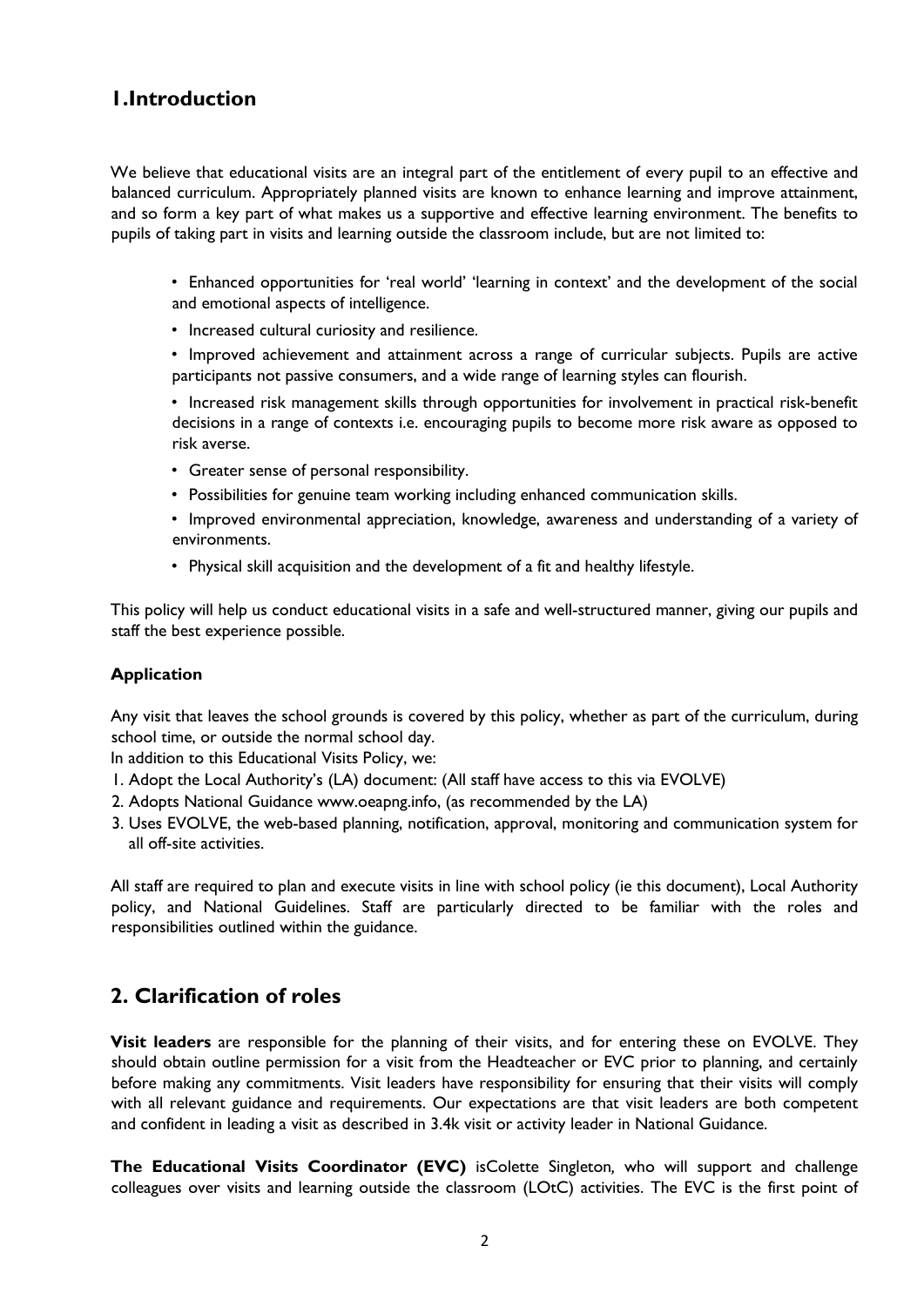contact for advice on visit related matters, and will check final visit plans on EVOLVE before submitting them to the Head. The EVC sets up and manages the staff accounts on EVOLVE, and uploads generic school documents, etc. The EVC's role is described in detail in 3.4j EVC role in National Guidance.

**The Headteacher** has delegated the responsibility for authorising all visits to the EVC and for submitting all overseas, residential or adventurous activity visits to the LA for approval, via EVOLVE. The EVC is responsible for ensuring the planning and risk management for this visit has been checked and approved according to the current Educational Visits policy. That the visit complies with the LA's current planning checklist for off-site activities. The visit leader and staff are competent to supervise the visit. The Risk management is fit for purpose. The EVC ensures that the Headteacher is aware of all off site visits.

**The Governing Body**'s role is that of a 'critical friend', see National Guidance 3.4f for additional information. Individual governors may request 'read-only' access to EVOLVE.

**The Local Authority** is responsible for the final approval (via EVOLVE) of all visits that are either overseas, residential, and/or involve an adventurous activity.

## **3. Procedural requirements**

As set out in the Local Authority Educational Visits Policy, visits can be categorised into three categories, these are:

### **Category A**

These are activities that present no significant risks. They should be supervised by a teacher who has been assessed as competent by the LA or Educational Visit Co-ordinator, where appropriate, to lead the activity. Examples include walking in parks, field studies in environments presenting no technical hazards or low risk sports competitions.

#### **Category B**

These comprise some higher-risk or higher-profile activities. LA approval is required for this category of activity. Safe supervision requires that the Group Leader should as a minimum, have undergone familiarisation specific to the activity and / or the location. The Group Leader will have to be approved as suitably competent by the LA, and hold any necessary qualification/award. Examples include; walking in nonremote country, camping or cycling on roads.

#### **Category C**

This is the most demanding category. It includes all those activities that if not school-led, would be in the scope of the Adventure Activities Licensing Regulations 1996. LA approval is required for visits in this category. In the case of sports, where safe supervision requires the leader to complete some prior test of his/her specific competence, such testing might include a recognised course of training, the recorded accumulation of relevant experience or an assessment of competence by an appropriate body.

#### **Parental Consent**

Specific consent is gained for each trip. It is important that all students have given consent to the trip.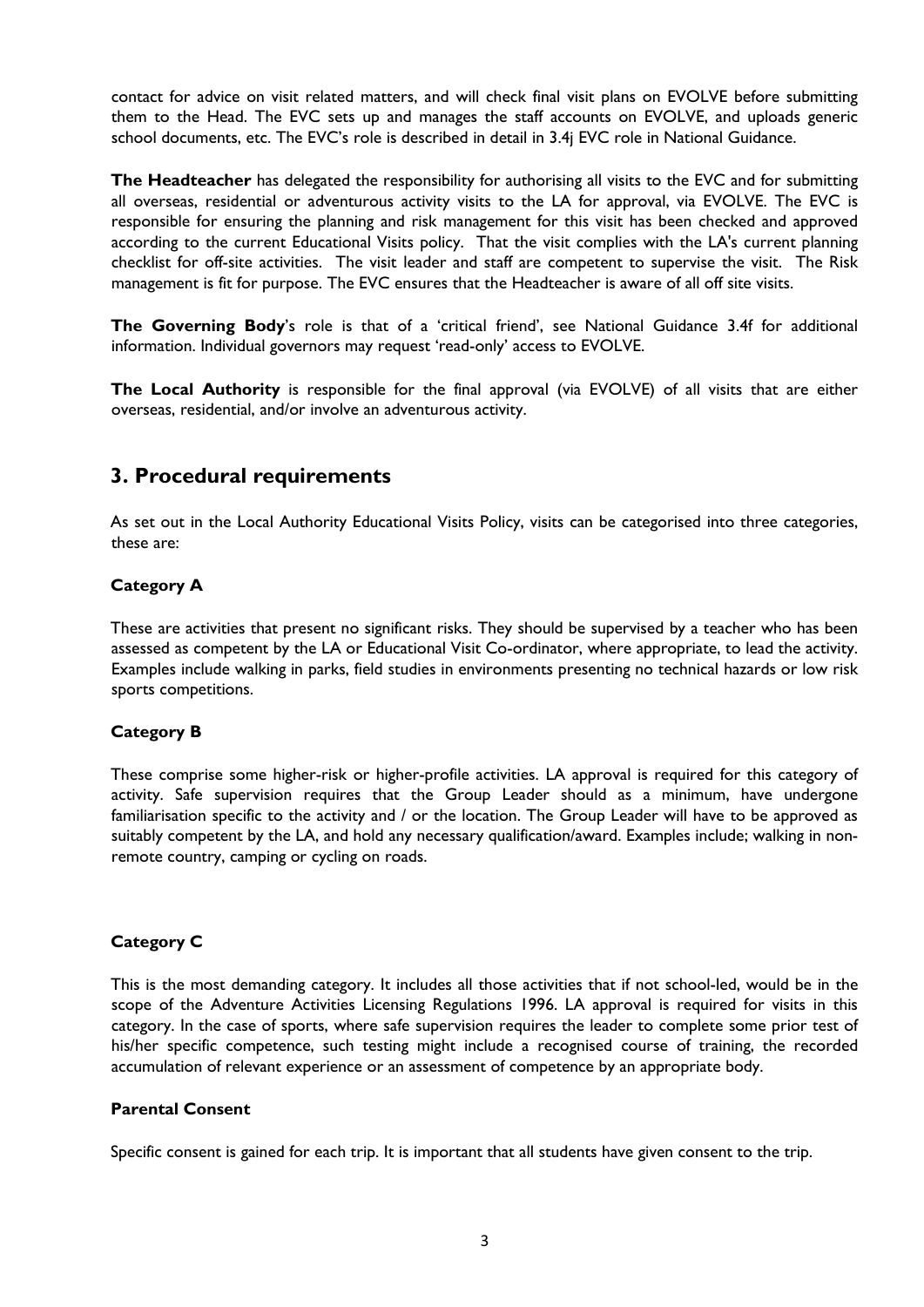It is essential that parents are sent letters with information regarding the visit which must include details, time of visit and return, location, any specific requirements and to remind parents to ensure medical information is up to date (this list is not exhaustive).

Category B and C visits must have specific consent and up to date medical information from parents for children to participate.

#### **Approval**

For Category A visits the group leader should request permission to lead no later than 7 **days** before the trip takes place. Information should be inputted onto EVOLVE within this time frame.

Section 7 *Risk management and risk benefit* determines whether a generic risk assessment is sufficient or if a visit specific risk assessment needs to be conducted.

For Category B/C visits, the group leader should request permission no later than **6 weeks** before the trips take place. Information should be inputted onto EVOLVE within this time frame. Visit specific risk assessments must be conducted for these visits.

#### **Evaluation**

All trips must be evaluated, no later than 4 weeks after return. This should be done on EVOLVE by the group leader.

## **4. Monitoring**

In order to ensure safe, quality visits, we understand that national Guidance provides advice about monitoring in 3.2b monitoring.

The EVC has the responsibility of monitoring visits to ensure that;

- Visits and activities are carried out safely and effectively and in line with the Local Authority policy and procedures.
- Relevant policies and procedures are reviewed and updated to remain current and in line with good practice.
- Staff have easy access to the school policy
- Staff have access to relevant training that supports the implementation of this policy
- The school appoints, trains and revalidate EVCs in accordance with the LA policy
- The school keep proper records.

The EVC monitoring should also include an element of field observations.

# **5. Induction, training, apprenticeship, succession planning**

We recognise that staff competence is the single most important factor in the safe management of visits, and so we support staff in developing their competence in the following ways:

• An apprenticeship system, where staff new to visits assist and work alongside experienced visit leaders before taking on a leadership role.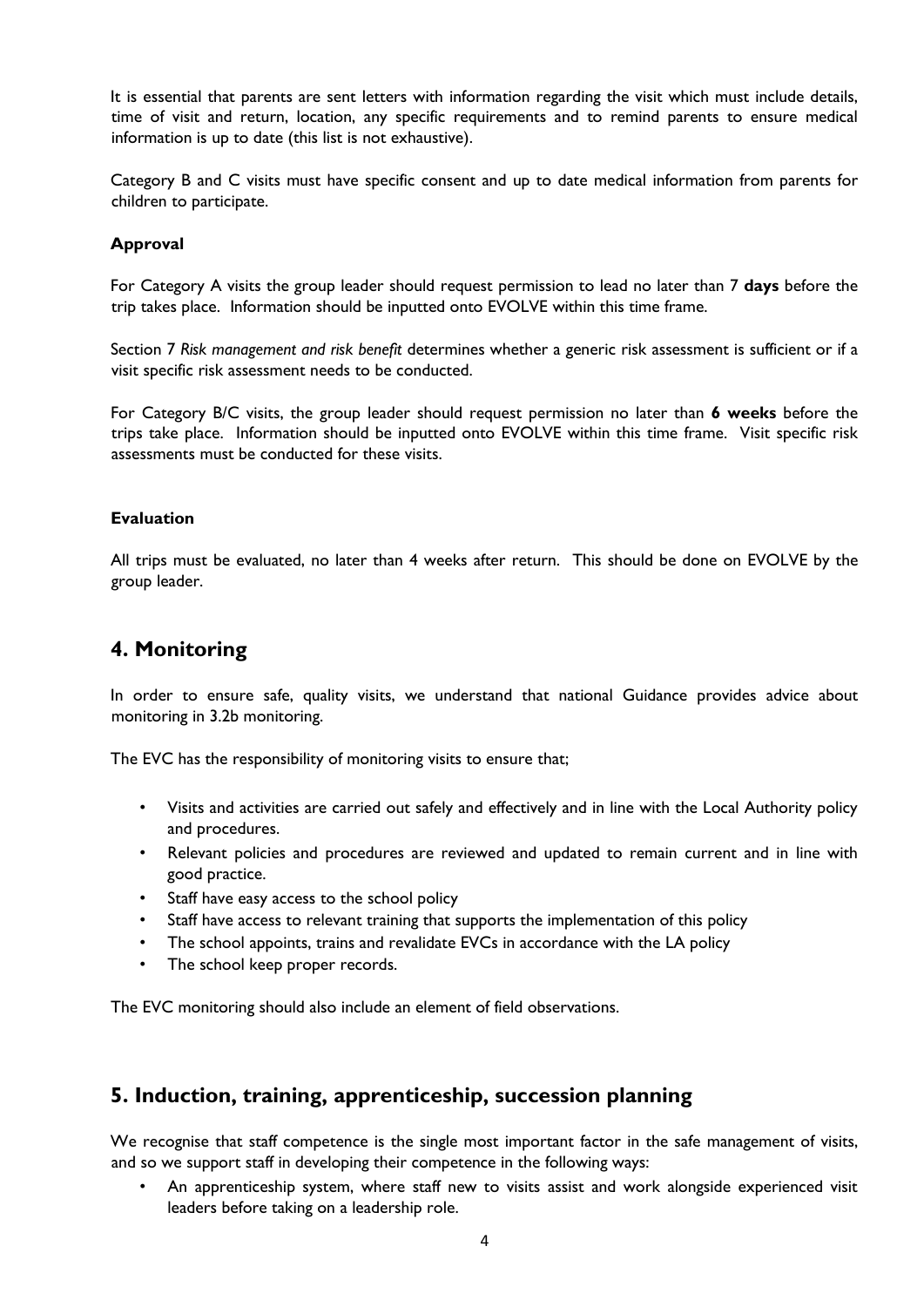- Supervision by senior staff on some educational visits.
- Support for staff to attend training courses relevant to their role, where necessary.

In deciding whether a member of staff is competent to be a visit leader, the EVC will take into account the following factors:

- Relevant experience.
- Previous relevant training.
- The prospective leader's ability to make dynamic risk management judgements, and take charge in the event of an emergency.
- Knowledge of the pupils, the venue, and the activities to be undertaken.
- Any member of staff leading a residential or self-led adventurous activity must have attend visit leader training

## **6. Risk management and risk-benefit assessment**

#### **Risk Assessments**

We understand that in order to deliver safe visits comprehensive risk assessments need to take place. For a number of visits, generic risk assessments are suitable for safe trips. Generic risk assessments are developed by the EVC and are reviewed every year. They are kept for a minimum of 3 years. These generic risk assessments are stored on EVOLVE under establishment documents and include: Mini-bus Walking

Hired coach with driver Park visits Sports competitions in school hall Public buildings Use of public toilets etc For all category B and C trips, event specific risk assessments must be completed and attached to the EVOLVE form.

#### **Ratios**

Activity and Visit Leaders must ensure that young people are supervised in accordance with the principles of "Effective Supervision", requiring them to take account of:

- The nature of the activity (including its duration).
- The location and environment in which the activity is to take place.
- The age and gender (including developmental age) of the young people to be supervised.
- The ability of the young people (including their behavioural, medical, emotional and educational needs).
- Staff competence.
- Distance

In order to determine the actual number of staff needed we will use the framework described through SAGE

• **S**taffing: who is needed/available? The plan must work within the limits of available numbers, abilities and experience.

• **A**ctivities to be undertaken: what do you want the group to do and what is possible?

• **G**roup characteristics: prior experience, abilities, behaviour and maturity, any specific or medical/dietary needs.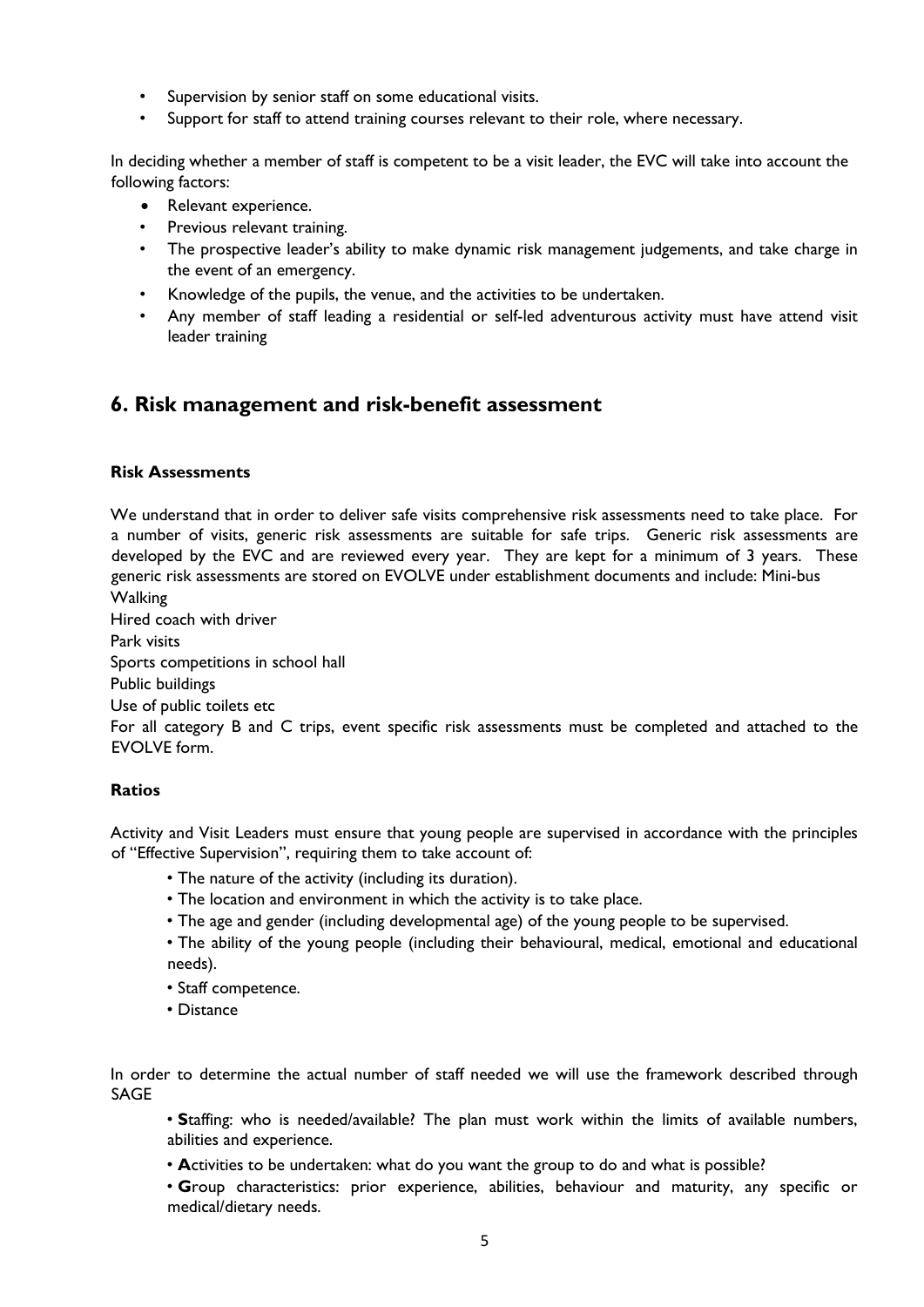• **E**nvironment: indoors or out; a public space or restricted access; urban, rural or remote; quiet or crowded; within the establishment grounds, close to the establishment or at a distance; and the ease of communications between the group and base. Do not overlook environments to be passed through between venues. For residential visits consider the accommodation and surrounding area. For outdoor environments, consider remoteness, the impact of weather, water levels and ground conditions.

• **D**istance: how far is the activity away from school or homebase

Ratios

• Always a minimum of two staff required (Residential is a minimum of three)

• Local Visits/Visits in the local area close to support at school/base **Years 7-11 1:15** (one supervisor per activity or supervision group)

• Day Visits more than 60 miles or one hour from school/base (minimum of two supervisors required) **Years 7-11 1:15** (one supervisor per activity or supervision group)

• Residential Visit, UK or abroad (minimum of three supervisors required) **Years 7-11 1:10** (one supervisor per activity or supervision group, these do not include any centre residential staff)

• Open Country/Working by water or away from a road or building **Years 7-11 1:15** (one supervisor per activity or supervision group)

## **7. Assessing venues and providers**

In line with Local Authority we accept and acknowledge the LOtC quality badge. This ensures that the provider we are using has the correct risk assessments and insurance in place and are suitable to use. In all other cases we will ask providers to fill in a provider form which is available in the resources on EVOLVE.

## **8. Volunteers**

In order for us to support our students on school visits we use a range of different volunteers. These volunteers must comply with our school safeguarding policy.

Responsibility will be delegated to them by the visit leader. They must be sufficiently competent and confident to carry out their responsibilities. The level of competence and the thoroughness of the engagement process depend upon the role that the volunteer is to take, and the degree to which they will be working independently or under supervision. Where they are working independently it should be to the same standard as would be expected of an employee or contractor taking on the role.

## **9. Emergency procedures and incident reporting**

For all trips taking place outside of school time, two emergency contacts must be inputted on to EVOLVE. This should be the Senior Deputy Headteacher and safeguarding lead.

Visit leaders and deputy leaders should have access to the emergency contact details, EVOLVE form, parents contact details and children's medical/behavioural details. They will also take the school Emergency Action Plan crib card with them in how to deal with an emergency

**A critical incident is any incident where events go beyond the normal coping mechanisms and experience of the visit leadership team.**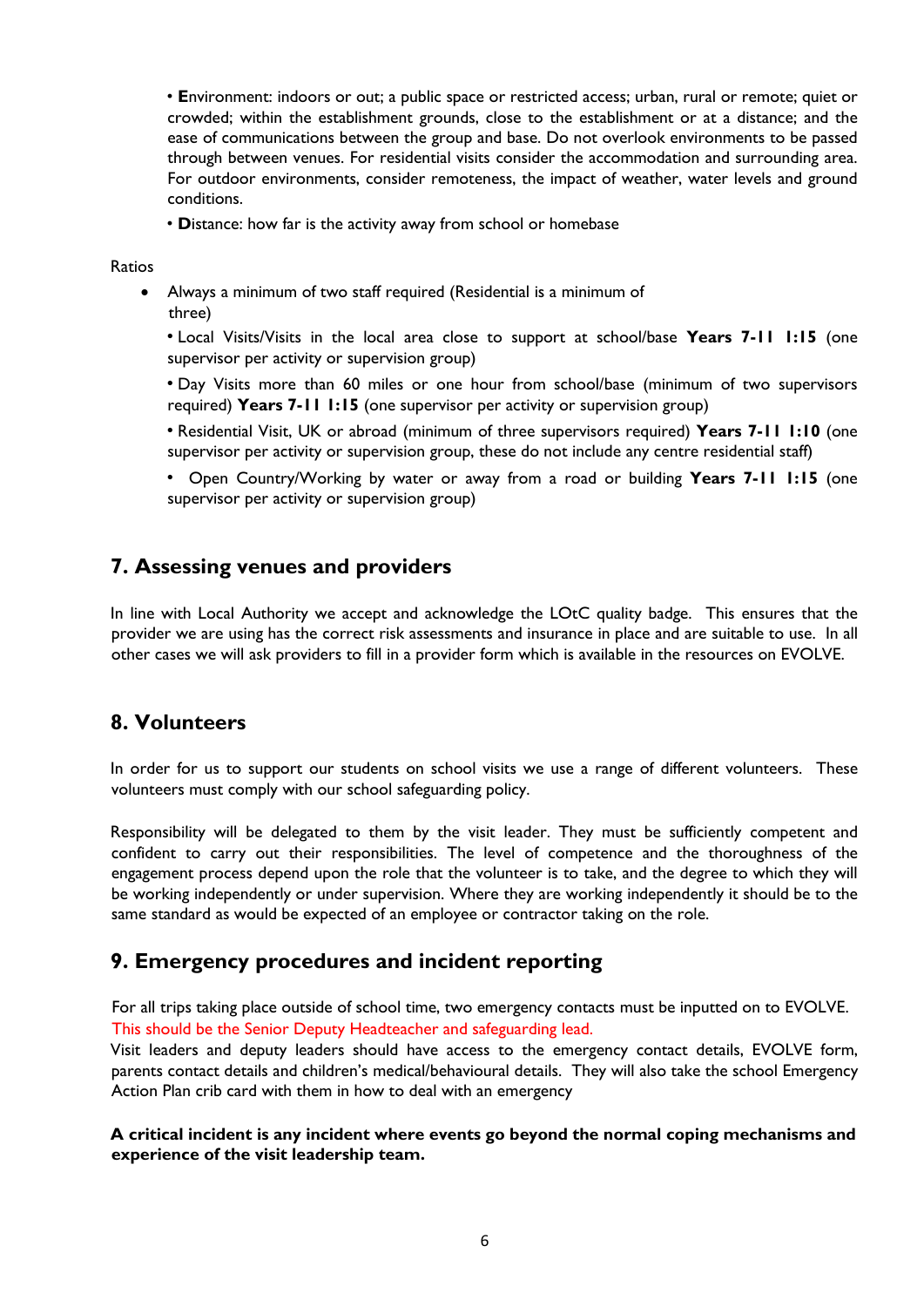The school has an emergency plan in place to deal with a critical incident during a visit (see School Emergency Management Plan). All staff on visits are familiar with this plan and it is tested at least biannually and following any major staffing changes.

When an incident overwhelms the establishment's emergency response capability, or where it involves serious injury or fatality, or where it is likely to attract media attention then assistance will be sought from the Trust and local authority.

# **10. Behaviour**

As a school we expect all children to behave to the standards described in our code of conduct.

Before any residential, parents are made aware of consequences of breaking the school code of conduct. This may include parents being asked to remove a child in prescribed circumstances. The safety and wellbeing of the child will always be paramount when making decisions about removing a child from the trip.

# **11. Inclusion**

We are a fully inclusive school and believe in the following principles:

- A presumption of entitlement to participate.
- Accessibility through direct or realistic adaptation or modification.
- Integration through participation with peers.

It is our aim that reasonable adjustments should be made to allow any child to attend a school trip. In the case of students who require medicine to be taken on the trip, all of the guidance in the Supporting Students with Medical Conditions Policy. The trip will take overall responsibility for the storage and administering for medicines, however other trip staff may be asked to fulfill this duty on a larger trip.

We follow the standards set out in National guidance 3.2e Inclusion

## **12. Insurance**

We are covered by the Risk Protection Arrangement for Academies (RPA).

# **13. Finance**

All charging and voluntary contributions requested for the visits are in line with National guidance 3.2c

## **14. Check list before you organise a trip**

## **Trips and visits- procedures**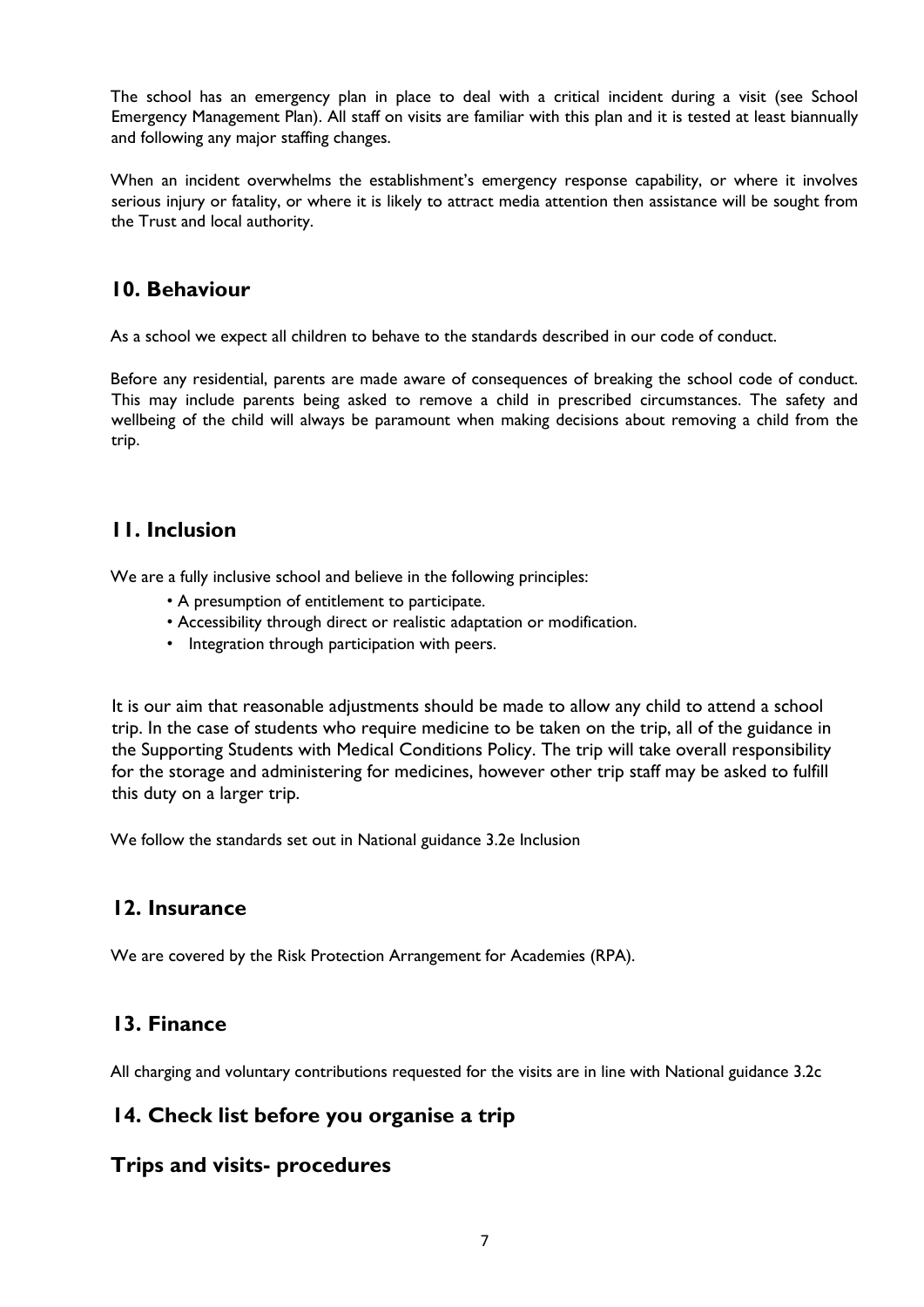• For a non-residential trip there is a minimum requirement of 7 days' notice. For a hazardous or residential there is a minimum requirement of 28 days' notice. **This includes Ice skating, theme parks and field trips.**

- Read the trips and visits policy thoroughly if you are not already familiar with it.
- Inform you Subject Leader and DOC of the trip proposal
- Inform EVC of your trip proposal via e mail

• Apply for date of absence through Mark Dos. This includes the additional staff needed for the trip. If there is already significant staff demand the trip may not be allowed to take place.

- Complete the form on Evolve. This will require the following:-
- 1. Trip type and purpose (hazardous/residential/non-residential)
- 2. Destination
- 3. Travel arrangements and contact details
- 4. Risk assessments- Form 2 in the resources section of Evolve
- 5. First aid provision
- 6. Letter to parents including any medical and additional needs
- 7. Staff members with correct ratio (see below)
- 8. Emergency contacts
- 9. All students you are planning to take
- 10. Insurance- if it is a residential through a company seek advice through the provider. If it is hazardous check with EVC (LH)

• Once you have submitted the form you must **wait for approval**. The EVC and Headteacher will quality assure the visit. You will receive an e mail to log on and see the status of your trip.

• Once you have received approval you can promote the trip.

## **Hazardous Activities**

**The activities listed below require LA approval**. Please complete Form

1 and Form 2 and send to the Outdoor Education Officer at the Local

Authority at least 28 days in advance. (both forms are in resources under guidance on Evolve)

This list is not exhaustive; if in doubt seek advice from the LA Outdoor Education Officer.

- airborne activities
- archery
- **Open country activities and field studies**
- • camping
- orienteering